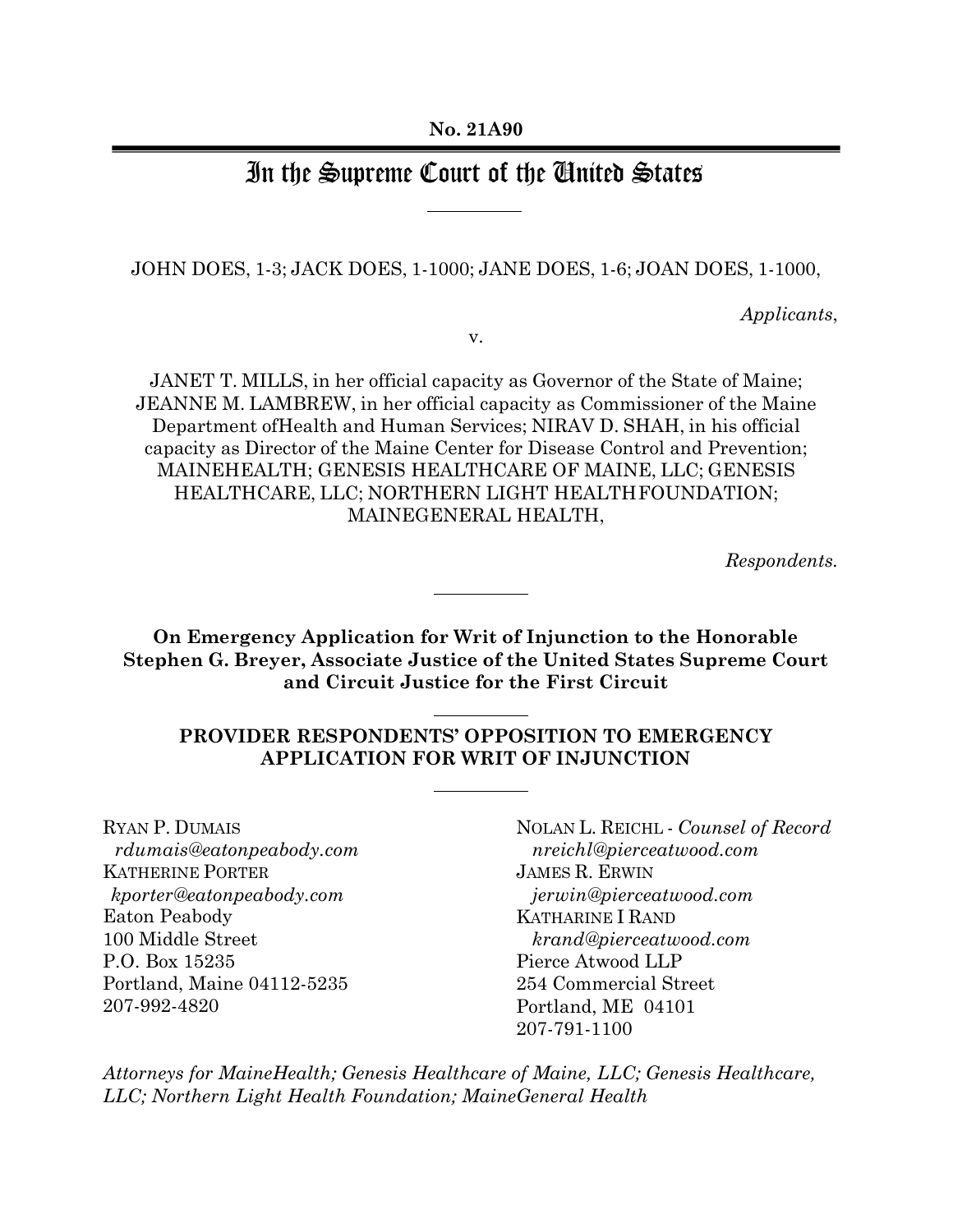### **DISCLOSURE STATEMENT OF DEFENDANT MAINE HEALTH**

<span id="page-1-0"></span>Defendant MaineHealth ("Defendant"), through counsel and in accordance with Rule 26.1 of the Federal Rules of Appellate Procedure, hereby discloses it is a Maine non-profit corporation, the parent corporation of which is MaineHealth Services, which is also a Maine non-profit corporation.

## **DISCLOSURE STATEMENT OF DEFENDANT GENESIS HEALTHCARE OF MAINE, LLC**

<span id="page-1-1"></span>Defendant Genesis HealthCare of Maine, LLC ("Defendant"), through counsel and in accordance with Rule 26.1 of the Federal Rules of Appellate Procedure, hereby discloses it is a Maine limited liability company and that its sole member is GHC Holdings LLC. GHC Holdings LLC is a Delaware limited liability company and its sole member is Genesis HealthCare LLC. Genesis HealthCare LLC is a Delaware limited liability company and its sole member is Gen Operations II, LLC. Gen Operations II, LLC is a limited liability company the sole member of which is GEN Operations I, LLC. GEN Operations I, LLC is a limited liability company of which the sole member is FC-GEN Operations Investment, LLC. FC-GEN Operations Investment, LLC is a limited liability company in which the following have ownership interests:

- Sundance Rehabilitation Holdco, Inc. is a Delaware corporation having a 5.3% membership interest
- Sun Healthcare Group, Inc. is a Delaware corporation having a 64.1% membership interest, and also a 100% interest in Sundance Rehabilitation Holdco, Inc.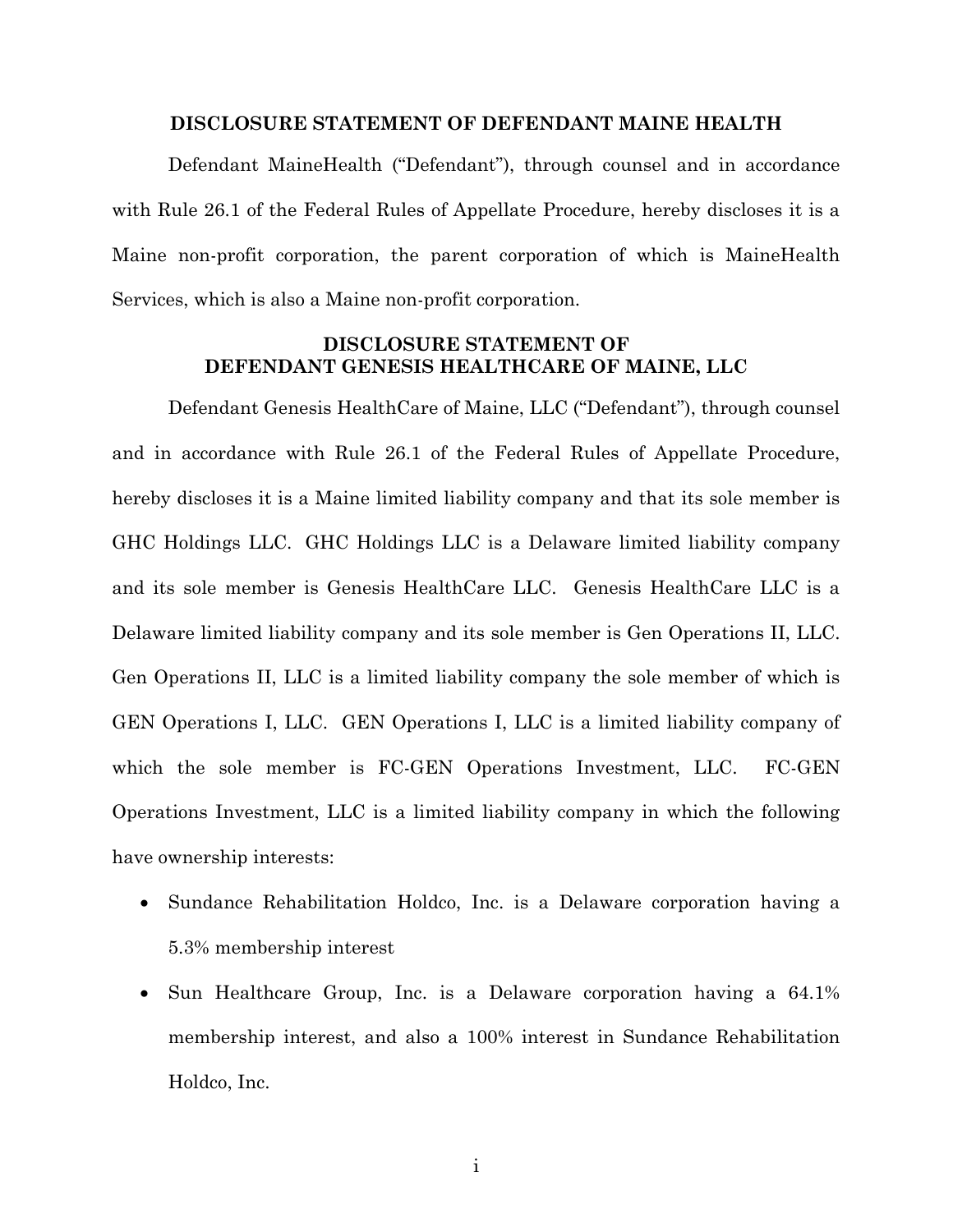Multiple investors have a 30.6% interest holding rights to income and losses but no rights as to control.

Genesis Healthcare, Inc. is a publicly traded corporation organized in Delaware and the sole shareholder of Sun Healthcare Group, Inc. Genesis Healthcare, Inc., is traded on OTCMKTS under the ticker symbol "GENN". There is no shareholder owning 10% or more of Genesis Healthcare, Inc., shares.

### **DISCLOSURE STATEMENT OF DEFENDANT GENESIS HEALTHCARE LLC**

<span id="page-2-0"></span>Defendant Genesis HealthCare LLC ("Defendant"), through counsel and in accordance with Rule 26.1 of the Federal Rules of Appellate Procedure, hereby discloses it is a Delaware limited liability company and that its sole member is GEN Operations II, LLC. GEN Operations II, LLC is a limited liability company the sole member of which is GEN Operations I, LLC. GEN Operations I, LLC is a limited liability company the sole member of which is FC-GEN Operations Investment, LLC. FC-GEN Operations Investment, LLC is a limited liability company in which the following have ownership interests:

- Sundance Rehabilitation Holdco, Inc. is a Delaware corporation having a 5.3% membership interest
- Sun Healthcare Group, Inc. is a Delaware corporation having a 64.1% membership interest, and also a 100% interest in Sundance Rehabilitation Holdco, Inc.
- Multiple investors have a 30.6% interest holding rights to income and losses but no rights as to control.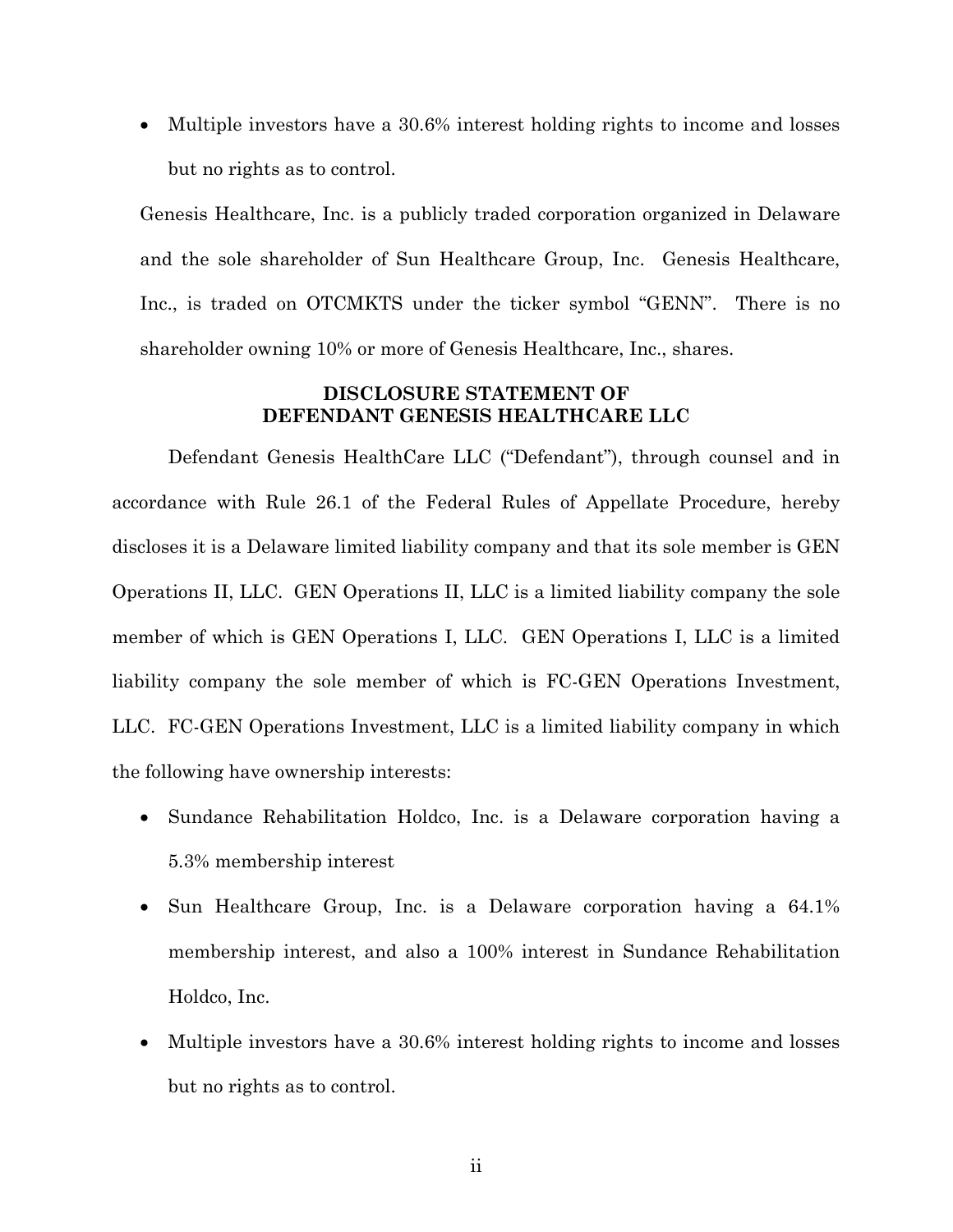Genesis Healthcare, Inc. is a publicly traded corporation organized in Delaware and the sole shareholder of Sun Healthcare Group, Inc. Genesis Healthcare, Inc., is traded on OTCMKTS under the ticker symbol "GENN". There is no shareholder owning 10% or more of Genesis Healthcare, Inc., shares.

## **DISCLOSURE STATEMENT OF DEFENDANT MAINEGENERAL HEALTH**

<span id="page-3-0"></span>Defendant MaineGeneral Health ("Defendant"), through counsel and in accordance with Rule 26.1 of the Federal Rules of Appellate Procedure, hereby discloses that it is a Maine non-profit corporation, and that it has no parent corporation.

### **DISCLOSURE STATEMENT OF NORTHERN LIGHT HEALTH FOUNDATION**

<span id="page-3-1"></span>Pursuant to Rule 26.1 of the Federal Rules of Appellate Procedure, Defendant Northern Light Health Foundation makes the following disclosures regarding its corporate status: Northern Light Health Foundation is a T13-B non-profit corporation. It has no parent corporation. As a non-profit, it has no owners or shareholders, but has one corporate member, Eastern Maine Healthcare Systems d/b/a Northern Light Health, which is also a T13-B non-profit corporation.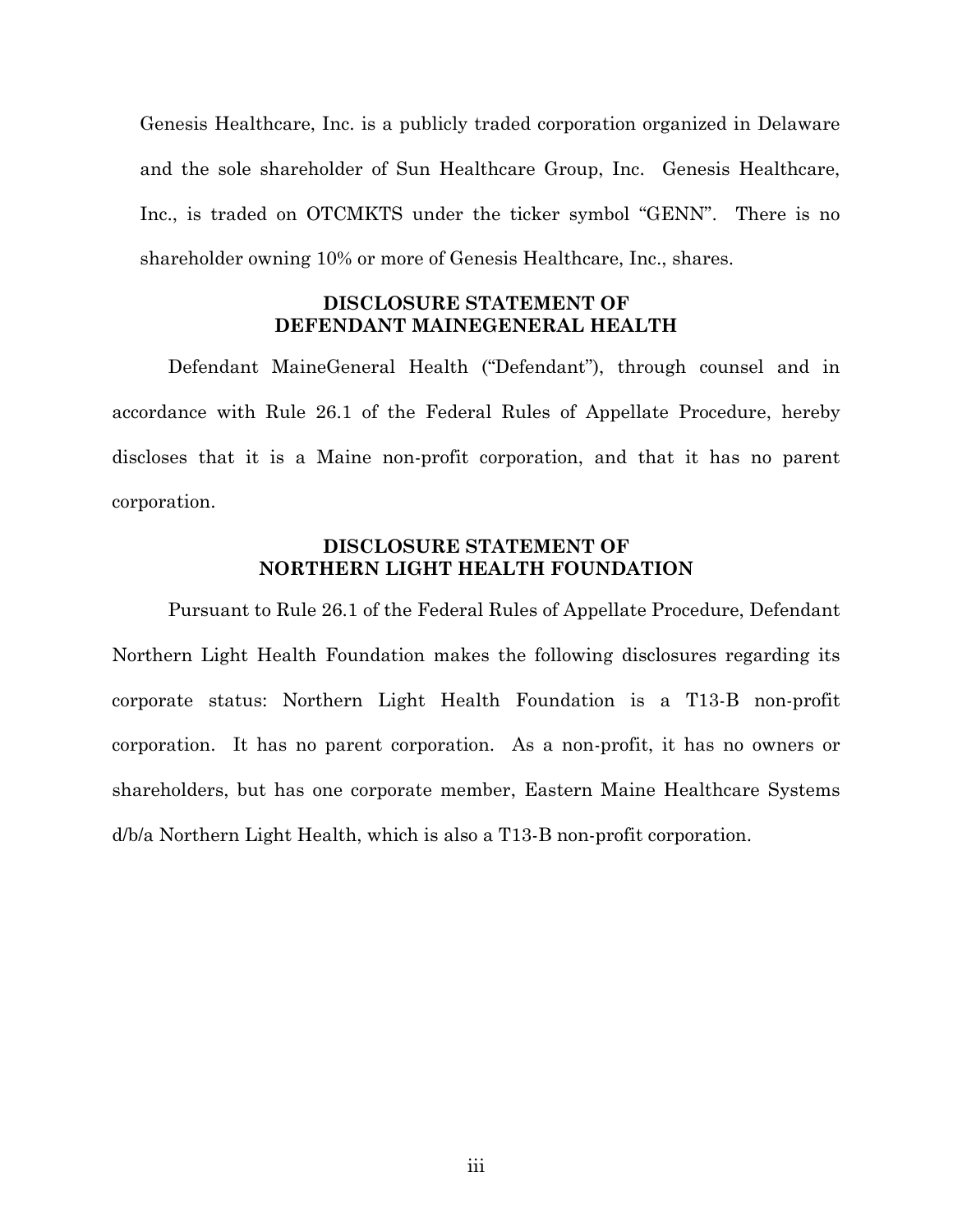# **TABLE OF CONTENTS**

|      | DISCLOSURE STATEMENT OF DEFENDANT MAINE HEALTH                                                                                            |  |
|------|-------------------------------------------------------------------------------------------------------------------------------------------|--|
|      | DISCLOSURE STATEMENT OF DEFENDANT GENESIS HEALTHCARE                                                                                      |  |
|      | DISCLOSURE STATEMENT OF DEFENDANT GENESIS HEALTHCARE                                                                                      |  |
|      | DISCLOSURE STATEMENT OF DEFENDANT MAINEGENERAL                                                                                            |  |
|      | DISCLOSURE STATEMENT OF NORTHERN LIGHT HEALTH                                                                                             |  |
|      |                                                                                                                                           |  |
|      |                                                                                                                                           |  |
|      |                                                                                                                                           |  |
|      |                                                                                                                                           |  |
| L.   |                                                                                                                                           |  |
| II.  | PLAINTIFFS' ENTITLEMENT TO RELIEF AGAINST THE<br>PROVIDER DEFENDANTS IS FAR FROM INDISPUTABLY                                             |  |
| III. | CRITICAL AND EXIGENT CIRCUMSTANCES DO NOT<br>EXIST, AS PLAINTIFFS HAVE ADEQUATE REMEDIES AT<br>LAW SHOULD THEY PREVAIL ON THEIR TITLE VII |  |
|      |                                                                                                                                           |  |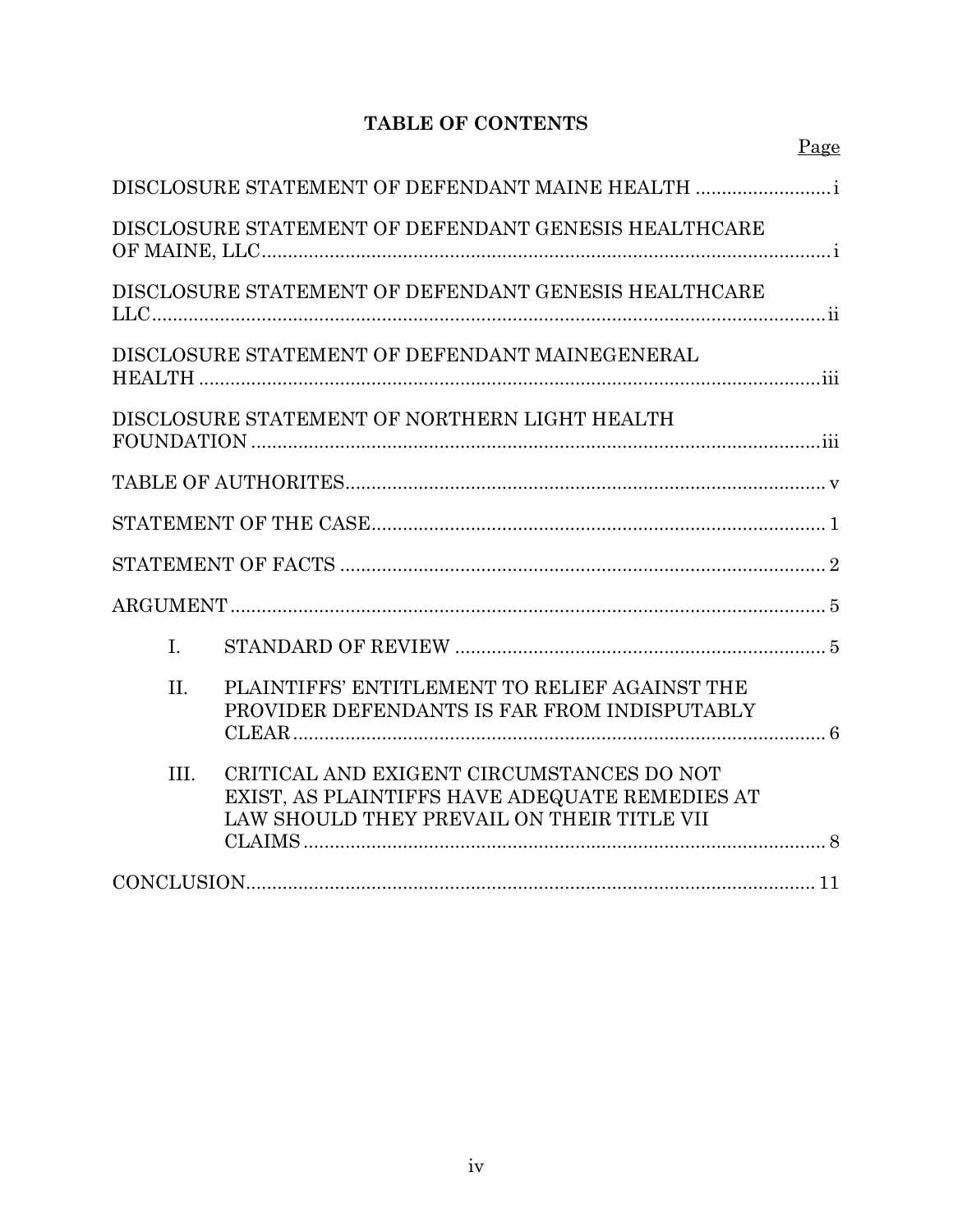# **TABLE OF AUTHORITES**

# <span id="page-5-0"></span>**CASES**

| Albermarle Paper Co. v. Moody,                                                     |
|------------------------------------------------------------------------------------|
| Baltgalvis v. Newport News Shipbuilding Inc.,<br>132 F.Supp.2d 414 (E.D. Va. 2001) |
| Brown v. Gilmore,                                                                  |
| Ohio Citizens for Responsible Energy, Inc. v. NRC.,                                |
| Roman Catholic Diocese of Brooklyn v. Cuomo,                                       |
| Sanchez-Rodriguez v. AT&T Mobility Puerto Rico, Inc.,                              |
| Seaworth v. Pearson,                                                               |
| Sutton v. Providence St. Joseph Medical Center,                                    |
| Trans World Airlines, Inc. v. Hardison,                                            |
| Weber v. Leaseway Dedicated Logistics, Inc.,                                       |
| Wisconsin Right to Life, Inc. v. Federal Election Comm'n,                          |
| Yeager v. FirstEnergy Generation Corp.,                                            |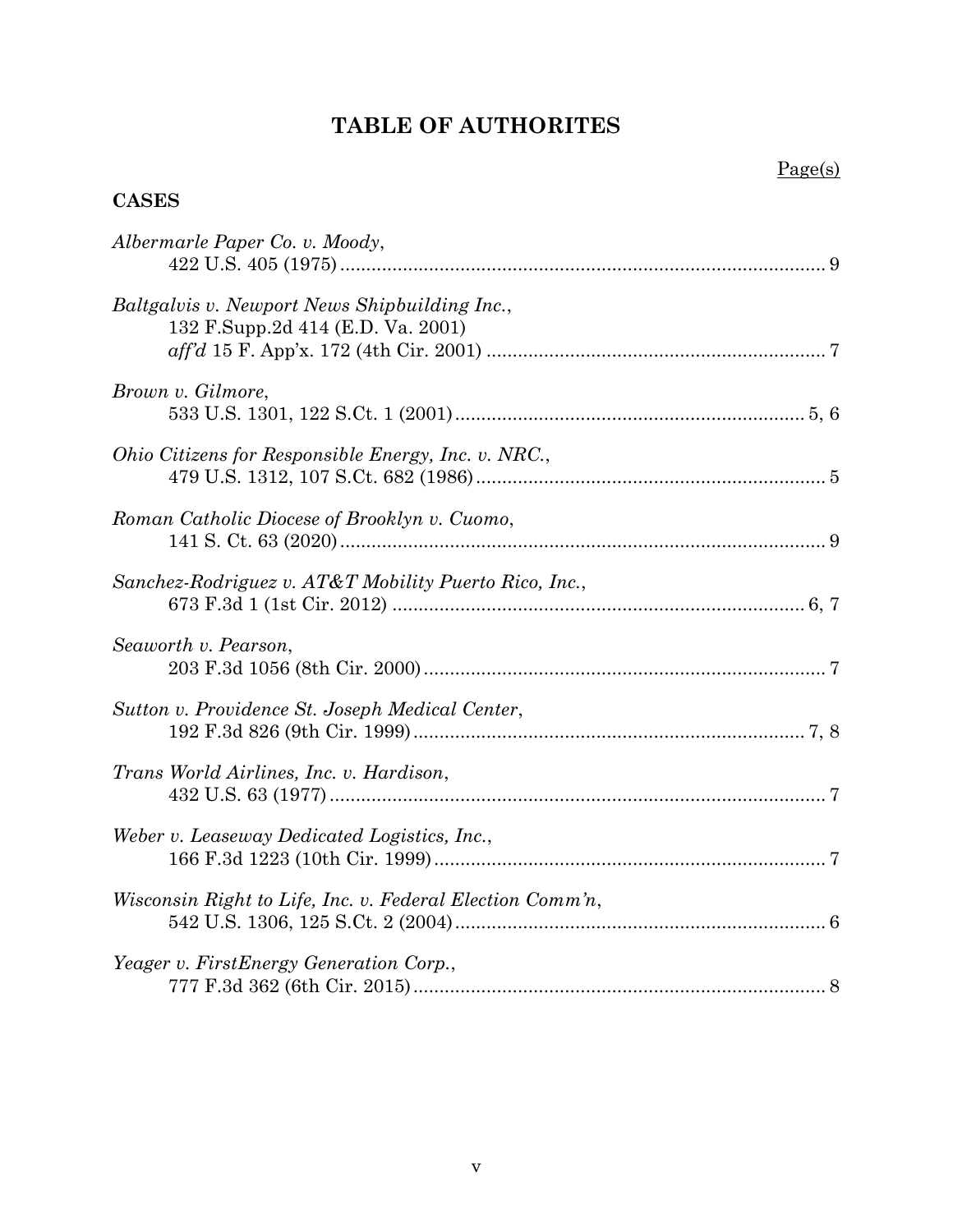# **STATUTES**

| <b>RULES</b>                                                                                                                                                                                                                                                                     |
|----------------------------------------------------------------------------------------------------------------------------------------------------------------------------------------------------------------------------------------------------------------------------------|
|                                                                                                                                                                                                                                                                                  |
|                                                                                                                                                                                                                                                                                  |
|                                                                                                                                                                                                                                                                                  |
| <b>LEGISLATIVE DOCUMENTS</b>                                                                                                                                                                                                                                                     |
|                                                                                                                                                                                                                                                                                  |
| <b>OTHER AUTHORITIES</b>                                                                                                                                                                                                                                                         |
| Health Care Worker Vaccination FAQS, MAINE.GOV (last updated Oct. 13,<br>2021) at FAQ 1, https://www.maine.gov/covid19/vaccines/public-                                                                                                                                          |
| Mills Administration Provides More Time for Health Care Workers to Meet<br>COVID-19 Vaccination Requirement, MAINE.GOV (Sept. 2, 2021),<br>https://www.maine.gov/governor/mills/news/mills-administration-<br>provides-more-time-health-care-workers-meet-covid-19-vaccination 4 |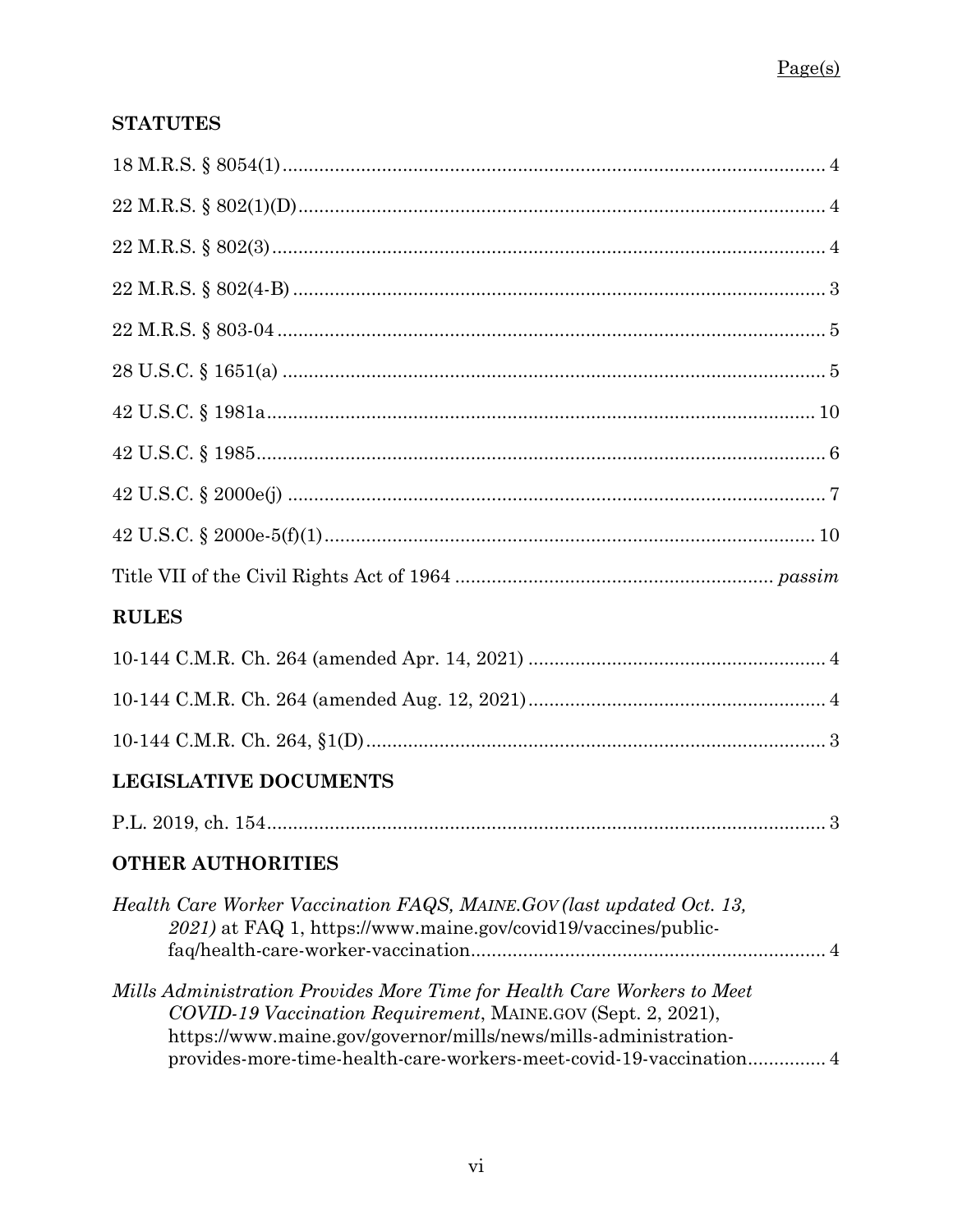### **STATEMENT OF THE CASE**

<span id="page-7-0"></span>Eighteen months after the start of the COVID-19 pandemic that had taken the lives of more than 600,000 people in the United States and six months after the three highly effective COVID-19 vaccines became readily available in Maine, the State of Maine added COVID-19 to the list of immunizations required of employees working in licensed healthcare facilities. Claiming that taking any of the vaccines would violate their sincerely held religious beliefs, Plaintiffs unsuccessfully petitioned the United States District Court for the District of Maine and then the First Circuit Court of Appeals for injunctive relief to enjoin enforcement of this requirement. (Plaintiffs' Emergency Application for Writ of Injunction Pending Disposition of Petition for Writ of Certiorari ("Application") Ex. 5, Order on Pls.' Mot. for Prelim. Inj., ECF No. 65 (the "Order"); Application Ex. 1, Opinion on Appeal (the "Opinion").) As the courts correctly observed in denying their motion and affirming that denial, respectively, this case is not about whether the plaintiff healthcare workers can be forced to accept the COVID-19 vaccine against their will and in contravention of their religious beliefs. Plaintiffs have sworn in their Verified Complaint that they cannot and will not receive the COVID-19 vaccine. Thus, the issue is whether they can continue to work unvaccinated in licensed healthcare facilities after the State's deadline of October 29, 2021. What is at stake for Plaintiffs, then, is the loss of their employment, a harm for which they can be made whole under Title VII of the Civil Rights Act of 1964 (Title VII) after exhausting their administrative remedies and litigating the merits of their individual discrimination claims against the Provider Defendants.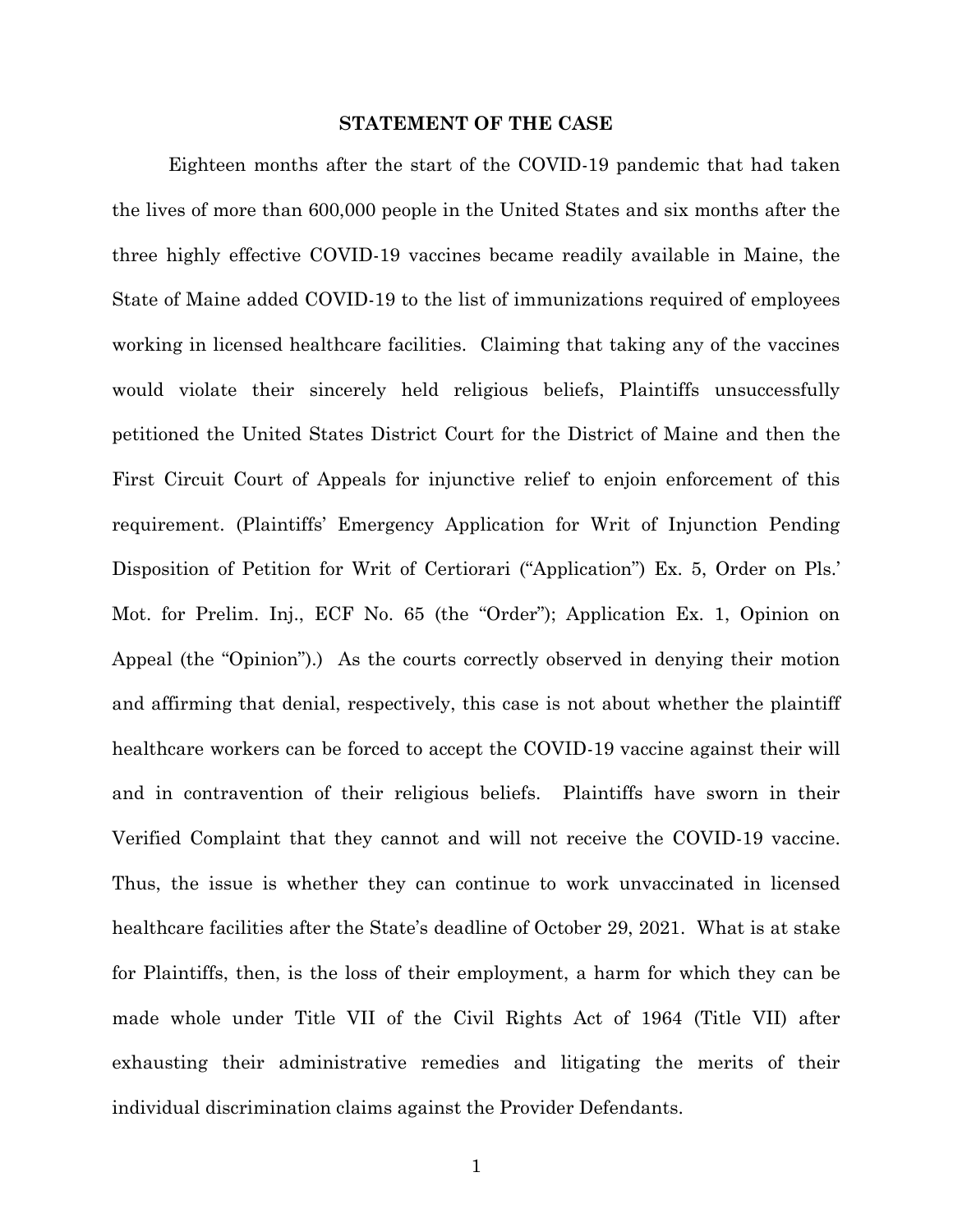The likelihood of Plaintiffs prevailing with respect to those individual discrimination claims is exceedingly low. Plaintiffs urge upon this Court a novel theory that the Provider Defendants are required to violate state law, disregard a condition of their licenses, and jeopardize the health and safety of their patients and workers in order to accommodate their religious beliefs under Title VII. This position defies common sense and is contrary to well settled law. Doing what the law requires the Provider Defendants to do does not give rise to any cause of action by Plaintiffs. As the State Defendants explain, it does not violate the first amendment rights of any of the plaintiffs; nor would it violate Title VII.

In sum, regardless of the fate of the immunization rule, which the Provider Defendants<sup>1</sup> believe to be constitutional, Plaintiffs are extraordinarily unlikely to succeed on the merits of their Title VII claims against the Provider Defendants, and they have failed to articulate any reason why the established framework for the litigation of employment discrimination claims—which includes administrative exhaustion and pursuant to which a successful plaintiff may recover damages and post-trial injunctive relief—is inadequate. The Court should deny the Application.

#### **STATEMENT OF FACTS**

<span id="page-8-0"></span>The background set forth in the First Circuit's Opinion (Opinion at 4-14) and the District Court's Order (Order at 1-10) provide a complete and accurate recitation of the facts. Nonetheless, for the Court's convenience, the Provider Defendants offer the following brief factual background.

<sup>&</sup>lt;sup>1</sup> Whenever referenced herein, "Provider Defendants" refers collectively to MaineHealth, Genesis HealthCare of Maine LLC, Genesis HealthCare LLC, MaineGeneral Health, and Northern Light Health Foundation.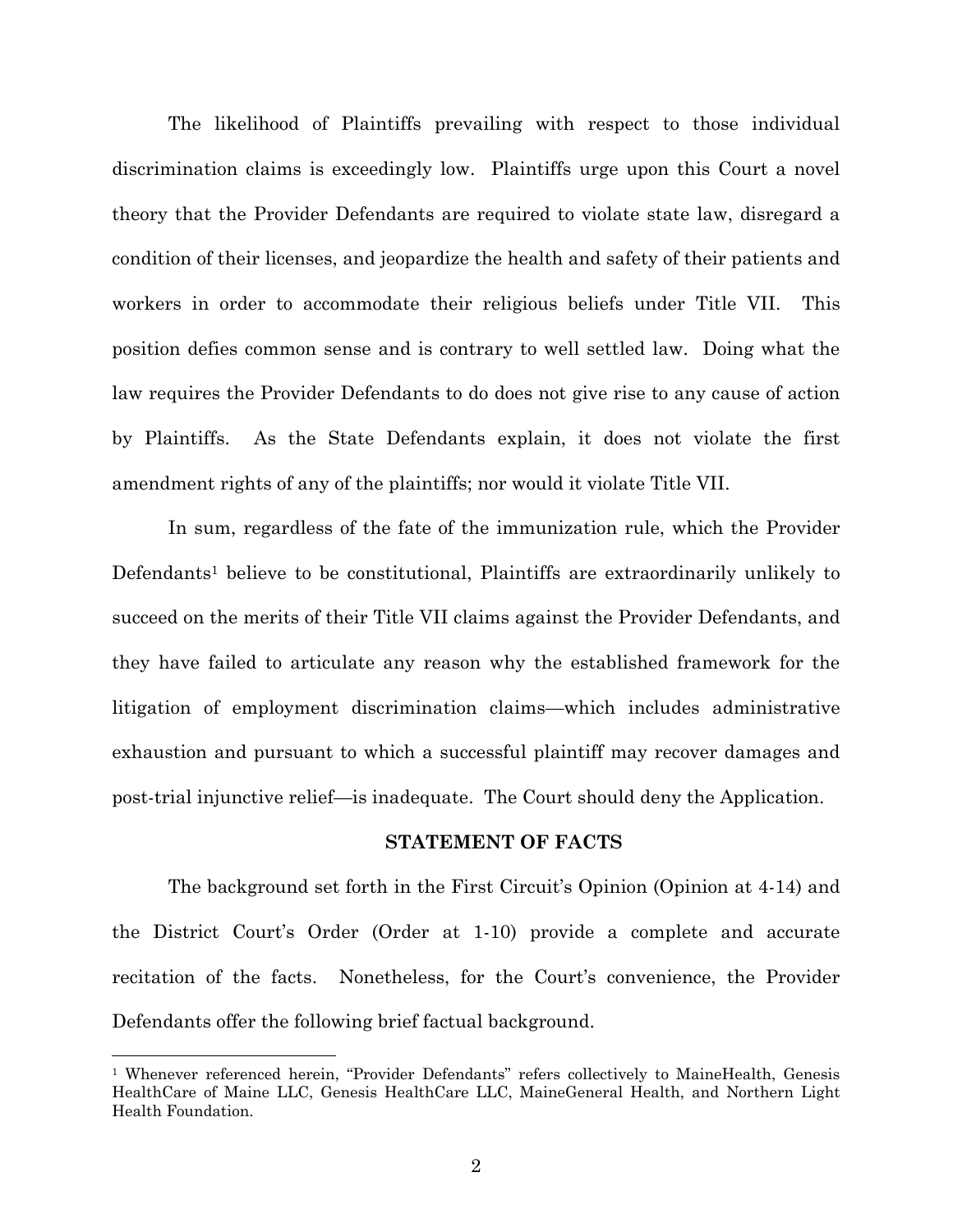Maine has a long history of requiring healthcare workers at Designated Health Facilities<sup>2</sup> to be vaccinated against infectious diseases subject to limited exemptions. (*See* Opinion at 4-6; Order at 8-10.) Contrary to Plaintiffs' repeated and knowingly false refrain, Maine did not eliminate the religious exemption to mandatory vaccine requirements for certain healthcare workers in conjunction with its directive that these workers be vaccinated against COVID-19. (*See* Application at 2, 8-9.) Rather, in response to declining vaccination rates in the State of Maine, the Maine Legislature amended the healthcare vaccination law in 2019, before the pandemic, to remove previously recognized religious and philosophical exemptions. *See* P.L. 2019, ch. 154, §§ 2, 9-11 (varying effective dates); 22 M.R.S. § 802(4-B). As a result, the only remaining exemption to immunization for healthcare workers is a medical exemption for individuals for whom vaccination would be medically inadvisable and for whose protection the non-medical exemptions were removed. *See id.*.

In March 2020, Maine voters rejected a peoples' veto referendum, thereby endorsing the Maine Legislature's decision to eliminate non-medical exemptions from vaccination for healthcare workers at Designated Healthcare Facilities. On April 14, 2021, following the referendum and consistent with the directive from the Maine Legislature, the Maine Department of Health and Human Services ("DHHS") formally amended its existing Immunization Requirements for Healthcare Workers

<sup>2</sup> The term "Designated Healthcare Facility" is defined in the rules to include "a licensed nursing facility, residential care facility, Intermediate Care Facility for Individuals with Intellectual Disabilities . . ., multi-level healthcare facility, hospital, or home health agency subject to licensure by the State of Maine, Department of Health and Human Services Division of Licensing and Certification." 10-144 C.M.R. Ch. 264, §1(D).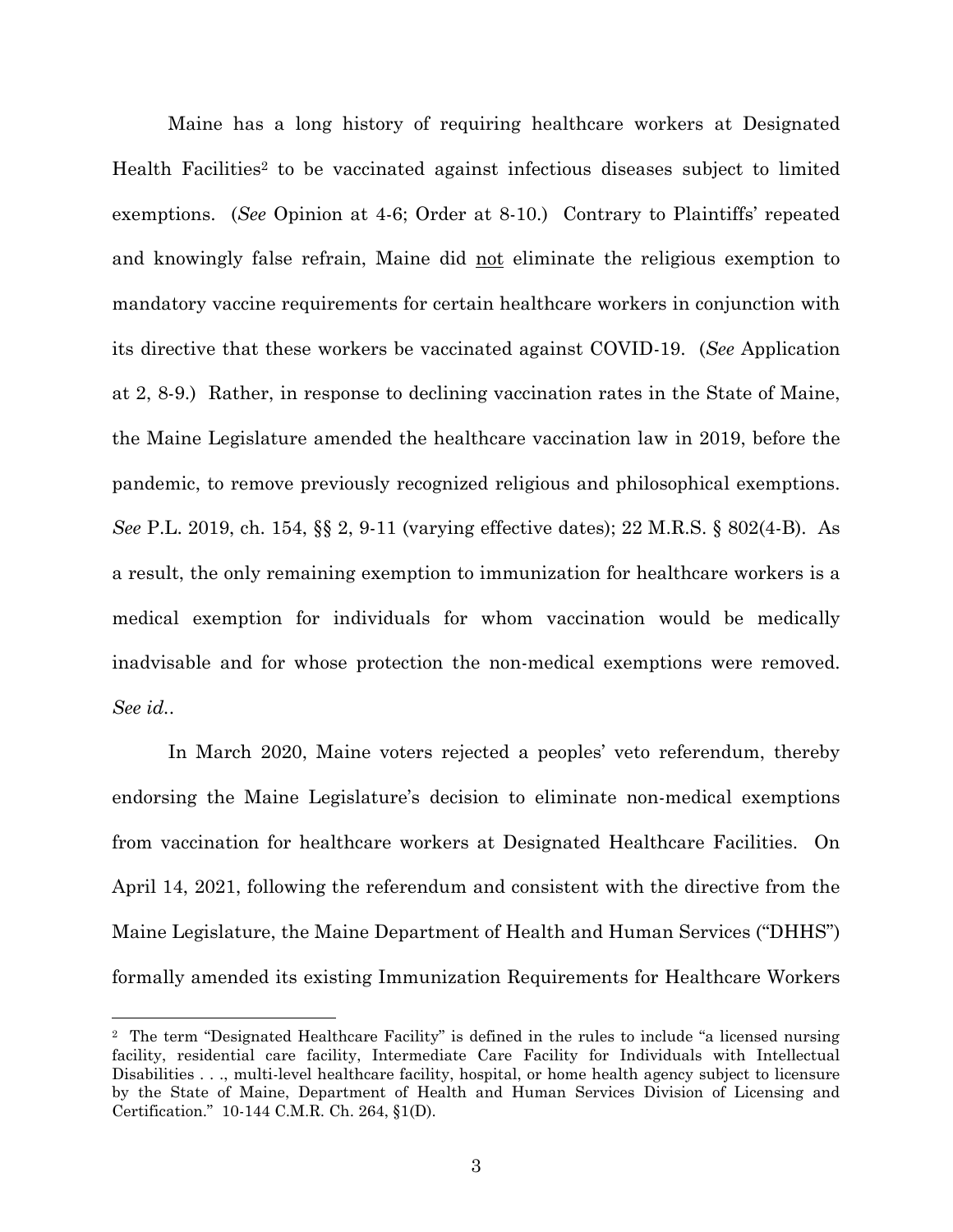rule to remove the religious and philosophical exemptions from its text. (Respondents' Appendix (R.A.) at 61-67, 10-144 Me. Code R. § 264 (amended Apr. 14, 2021).) Then, due to the growing COVID-19 crisis in the United States and Maine, on August 12, 2021, DHHS issued an emergency rule further amending the Rule by adding the COVID-19 vaccine to the list of mandated vaccines for healthcare workers. <sup>3</sup> (R.A. at 74-82, 10-144 C.M.R. Ch. 264 (amended Aug. 12, 2021). <sup>4</sup> The Rule requires employees of Designated Healthcare Facilities to receive their final dose of the COVID-19 vaccine on or before September 17, 2021. *Id*. at  $\S\S 264(1)(E)$ -(F), (2), (5), (7). On or about September 2, 2021, Governor Janet Mills announced that DHHS would not begin enforcing the Rule until October 29, 2021 so healthcare workers would have additional time to come into compliance. *See Mills Administration Provides More Time for Health Care Workers to Meet COVID-19 Vaccination Requirement*, MAINE.GOV (Sept. 2, 2021), https://www.maine.gov/governor/mills/news/mills-administration-provides-moretime-health-care-workers-meet-covid-19-vaccination.

The Provider Defendants each operate one or more Designated Healthcare Facilities5, licensed and regulated by DHHS. (*See* Decl. of April Nichols ¶3, (R.A.

l

<sup>3</sup> DHHS has the authority to issue emergency rules as part of its authority to "[e]stablish procedures for the control, detection, prevention . . . of communicable . . . diseases, including public immunization . . . programs."  $22$  M.R.S. §  $802(1)(D)$ , (3) ("[t]he department shall adopt rules to carry out its duties as specified in this chapter"); 18 M.R.S. § 8054(1).

<sup>4</sup> *See* Opposition to Motion for Preliminary Injunction by MaineGeneral et al. at ECF No. 50-1 for a red-lined copy of the Rule.

<sup>5</sup> Only a fraction of Maine's healthcare facilities – broadly defined – constitute Designated Healthcare Facilities. In fact, there are many healthcare facilities in the State of Maine which do not meet this definition. *See Health Care Worker Vaccination FAQS, MAINE.GOV (last updated Oct. 13, 2021)* at FAQ 1, https://www.maine.gov/covid19/vaccines/public-faq/health-care-workervaccination (listing the types of healthcare facilities that are covered by and excluded from the Rule).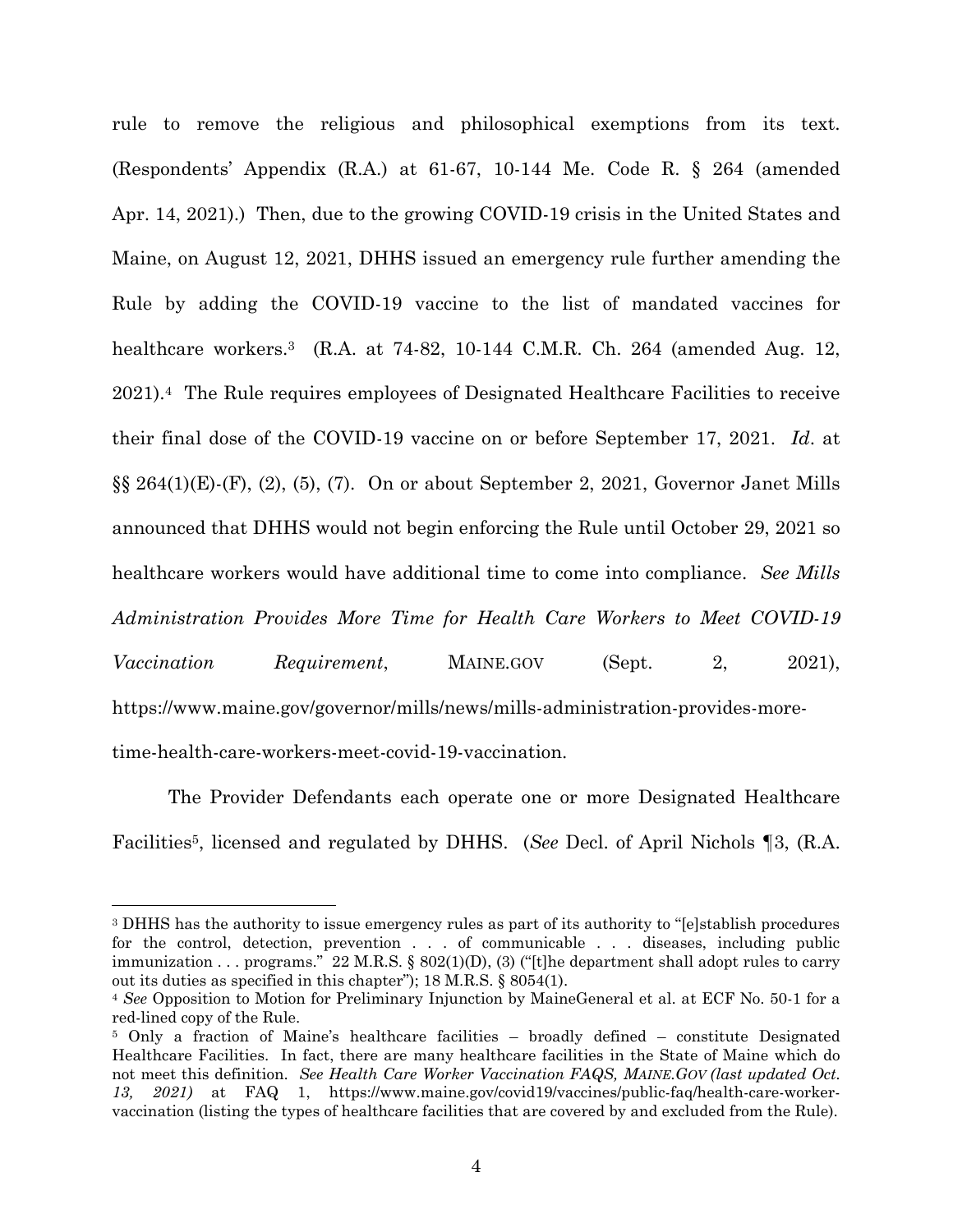91-93); Decl. of Gail Cohen ¶3 (R.A. 97-99); Decl. of July West ¶3 (R.A. 94-96); Decl. of Paul Bolin ¶3 (R.A. 100-102).) As a condition of their licensure, the Provider Defendants are required to ensure that employees who are physically present in the workplace are fully vaccinated for COVID-19 subject to the medical exemption. If the Provider Defendants do not follow the Rule, they would not be in compliance with state law and could face severe consequences, including being enjoined from continuing to permit employees to work absent proof of vaccination or exemption, civil fines, penalties and loss of licensure. 22 M.R.S. § 803-04. Stated otherwise, Providers Defendants have no discretion with respect to compliance with the Rule.<sup>6</sup> Accordingly, each of the Provider Defendants implemented mandatory COVID-19 vaccination policies consistent with the Rule and the State's deadline for vaccination.

#### **ARGUMENT**

#### <span id="page-11-0"></span>**I. STANDARD OF REVIEW**

 $\overline{a}$ 

<span id="page-11-1"></span>Plaintiffs' request to enjoin a presumptively valid state regulation invokes this Court's authority under the All Writs Act, 28 U.S.C. § 1651(a). It is well settled "that injunctive relief under the All Writs Act is to be used 'sparingly and only in the most critical and exigent of circumstances.'" *Brown v. Gilmore*, 533 U.S. 1301, 122 S.Ct. 1 (2001) (quoting *Ohio Citizens for Responsible Energy, Inc. v. NRC.*, 479 U.S. 1312, 1313, 107 S.Ct. 682 (1986).) Injunctive relief is appropriate only where

<sup>&</sup>lt;sup>6</sup> This observation is not intended to suggest that the Provider Defendants believe the Rule is in any way improper. Rather, it is simply an observation that whether the Rule is constitutionally sound or not, private persons subject to the jurisdiction of the State are bound to comply with state laws unless and until they are rescinded, repealed, or otherwise invalidated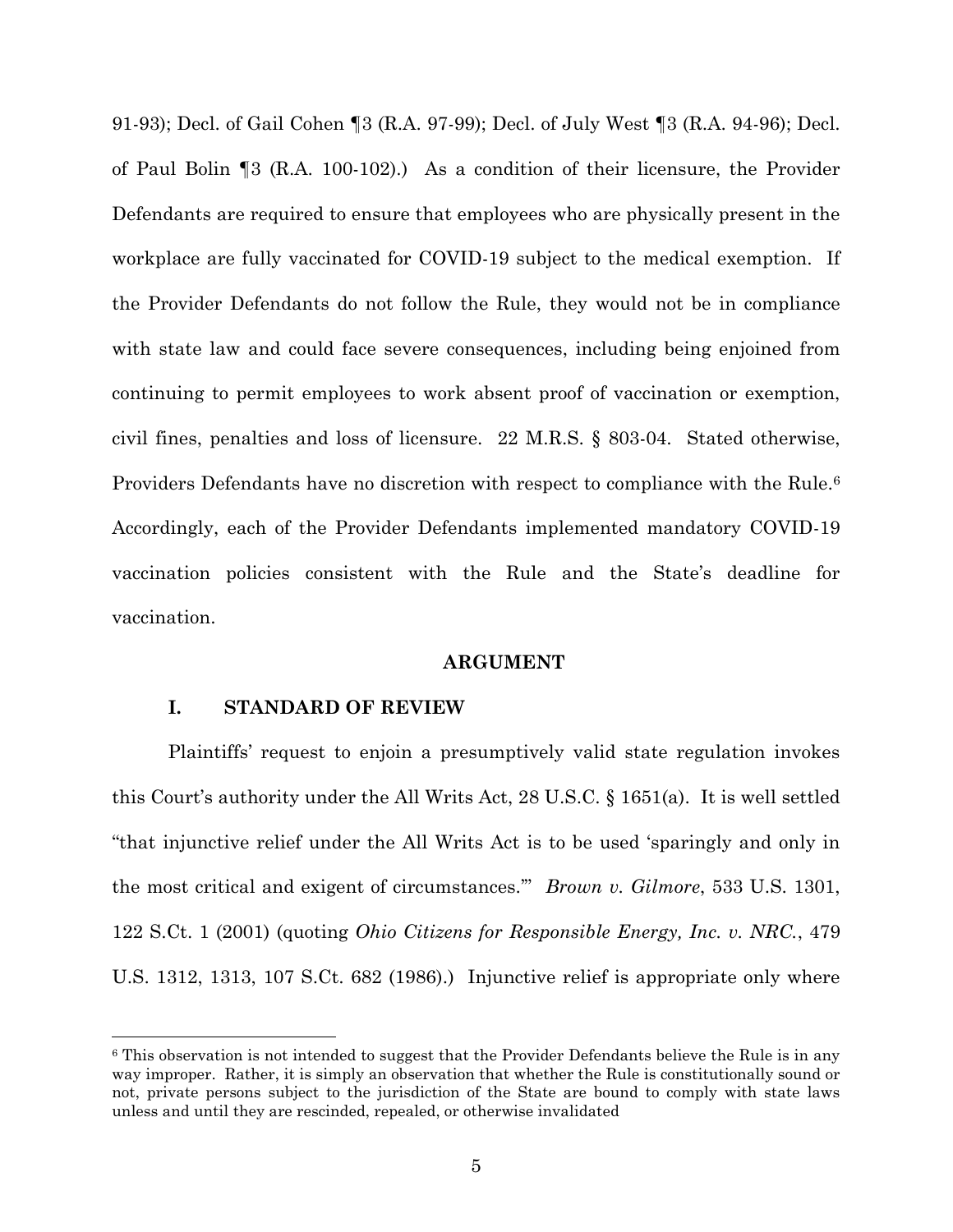"the legal rights at issue are indisputably clear" and where an injunction is "[n]ecessary or appropriate in aid of [this Court's] jurisdiction." *Id.* (internal quotation omitted.); *Wisconsin Right to Life, Inc. v. Federal Election Comm'n*, 542 U.S. 1306, 1306, 125 S.Ct. 2 (2004).

# <span id="page-12-0"></span>**II. PLAINTIFFS' ENTITLEMENT TO RELIEF AGAINST THE PROVIDER DEFENDANTS IS FAR FROM INDISPUTABLY CLEAR**

Plaintiffs' constitutional claims are brought against only the State Defendants, and Plaintiffs do not assert or develop any argument that the Provider Defendants are state actors.<sup>7</sup> Plaintiffs' claims against the Provider Defendants arise under Title VII and they rest on the overly simplified and inaccurate premise that Title VII requires employers to accommodate employees' religious beliefs, regardless of the effect that the proposed accommodation would have on the employer or others. In fact, courts have employed a two-part framework to evaluate whether a failure to accommodate an employee's religious beliefs amounts to unlawful discrimination under Title VII. First, the plaintiff must make a "*prima facie* case that a bona fide religious [belief or] practice conflicts with an employment requirement and was the basis for adverse action." *Sanchez-Rodriguez v. AT&T Mobility Puerto Rico, Inc.*, 673 F.3d 1, 2 (1st Cir. 2012). If the plaintiff does so, the burden moves to the defendants to show that "it offered a reasonable

<sup>7</sup> The Verified Complaint included a claim of conspiracy under 42 U.S.C. § 1985 (Count V), but Plaintiffs have failed to discuss or develop arguments in support of that claim in their Application. For the reasons set forth in the opinions of the District Court and First Circuit, this claim is wholly unsupported by the record and does not warrant this Court's consideration. (*See* Opinion at 34; Order at 37-38.)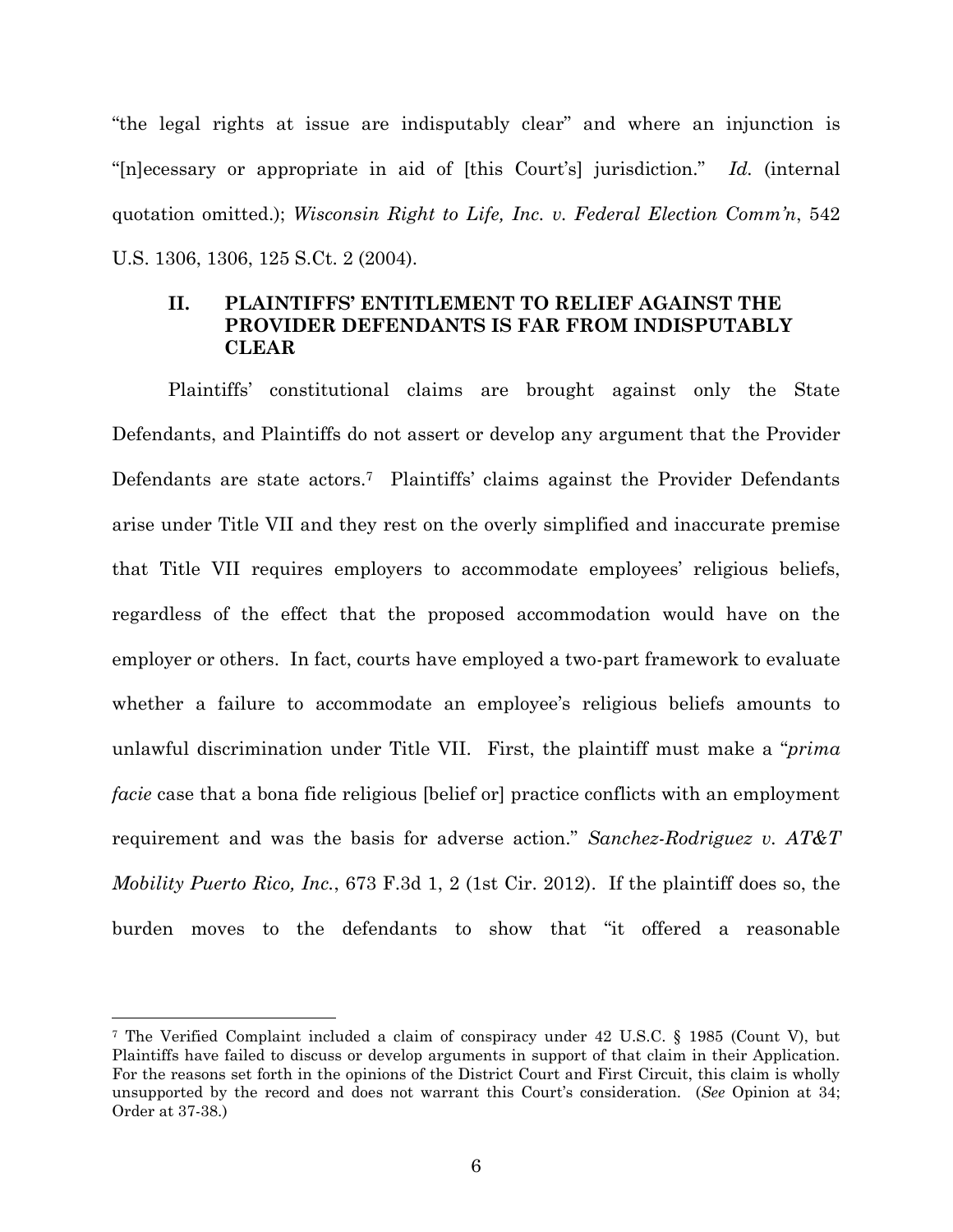accommodation *or* that a reasonable accommodation would be an undue burden." *Id.*

This two-part framework exists because Title VII does not require employers to provide reasonable accommodations for an employee's religious beliefs where doing so would impose an "undue hardship on the conduct of the employer's business." 42 U.S.C. § 2000e(j). It has long been the rule that a religious accommodation constitutes an undue hardship if it imposes on the employer "more than a *de minimis* cost." *Trans World Airlines, Inc. v. Hardison*, 432 U.S. 63, 84 (1977).

Courts considering whether employers are required to accommodate employees' religious beliefs in ways that would place them in violation of the law have analyzed the question two different ways. Some have concluded such claims fail to state a *prima facie* case, reasoning that the conflict with the plaintiff's religious beliefs stems from a statute or rule, and not a requirement of the employer. *E.g. Seaworth v. Pearson*, 203 F.3d 1056, 1057 (8th Cir. 2000); *Baltgalvis v. Newport News Shipbuilding Inc.*, 132 F.Supp.2d 414, 418 (E.D. Va. 2001) *aff'd* 15 F. App'x. 172 (4th Cir. 2001). Others have concluded that an accommodation that places the employer in violation of the law is *per se* an undue hardship. *Weber v. Leaseway Dedicated Logistics, Inc.*, 166 F.3d 1223 (10th Cir. 1999); *Sutton v. Providence St. Joseph Medical Center*, 192 F.3d 826, 830-31 (9th Cir. 1999). At least one Circuit Court of Appeals has declined to endorse or reject either approach, simply concluding that Title VII does not require employers to disregard the law "in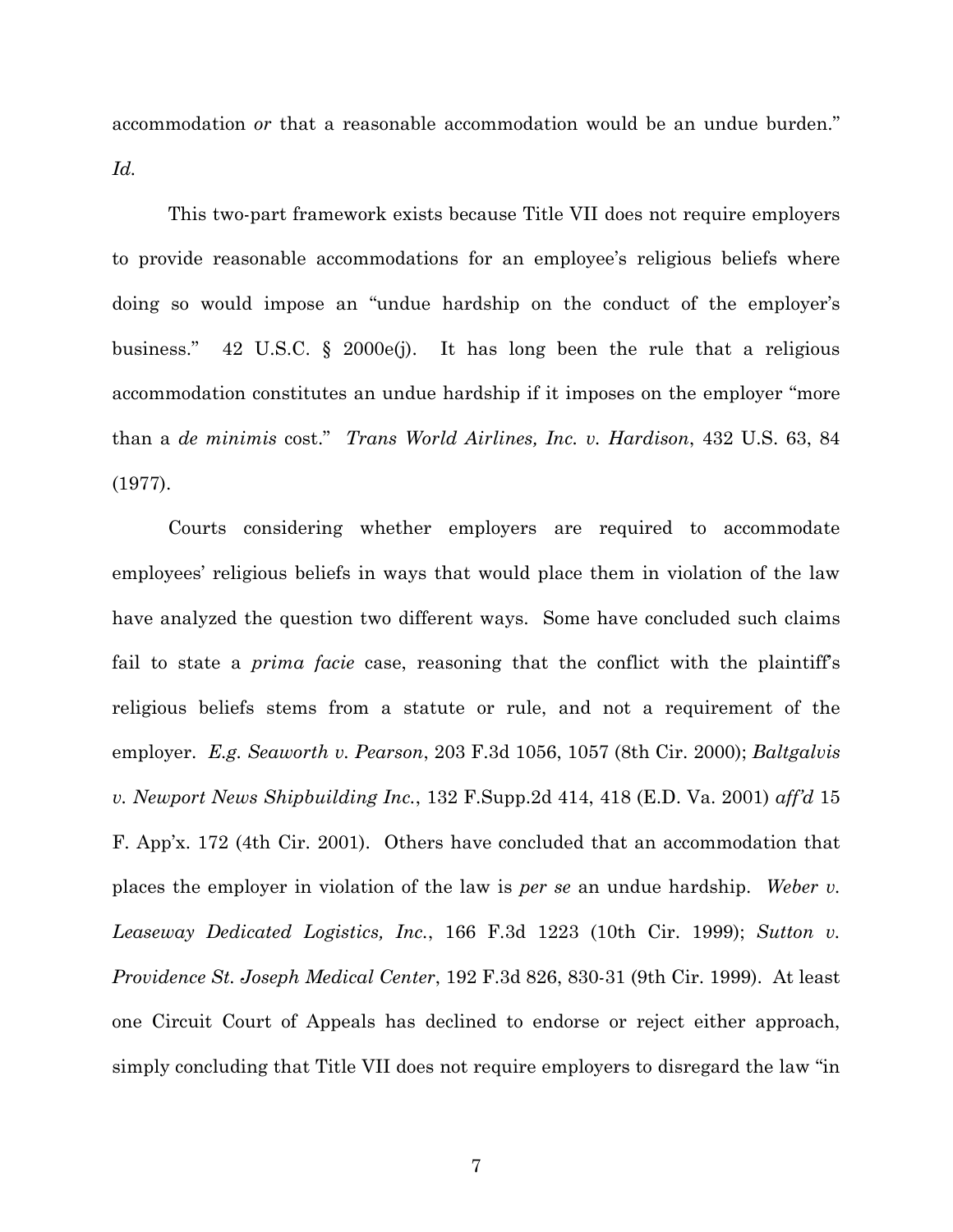the name of reasonably accommodating an employee's religious practices." *Yeager v. FirstEnergy Generation Corp.*, 777 F.3d 362, 364 (6th Cir. 2015). "Although they have disagreed on the rationale, courts agree that an employer is not liable under Title VII when accommodating an employee's religious beliefs would require the employer to violate federal or state law." *Sutton*, 192 F.3d at 830.

Plaintiffs' Title VII claims against the Provider Defendants conflate the terms "reasonable accommodation" and "exemption." The record shows only that Plaintiffs requested a single form of accommodation—exemption—which the Provider Defendants denied, citing their inability to grant the requested accommodation without placing themselves in violation of state law. Whether the undue hardship threshold is *de minimis* or consistent with the higher standard applicable to claims arising under the Americans with Disabilities Act, it cannot seriously be questioned that Title VII does not require a healthcare employer to provide reasonable accommodations where those accommodations will expose the employer to adverse licensing consequences and potentially jeopardize the employer's ability to operate during a pandemic. The First Circuit therefore appropriately held that Plaintiffs did not show a likelihood of success on the merits of their Title VII claims and were not entitled to injunctive relief. (*See* Opinion at 33.)

# <span id="page-14-0"></span>**III. CRITICAL AND EXIGENT CIRCUMSTANCES DO NOT EXIST, AS PLAINTIFFS HAVE ADEQUATE REMEDIES AT LAW SHOULD THEY PREVAIL ON THEIR TITLE VII CLAIMS**

Plaintiffs do not allege that, absent an injunction, they will be required to accept the COVID-19 vaccine and thereby violate their sincerely held religious

8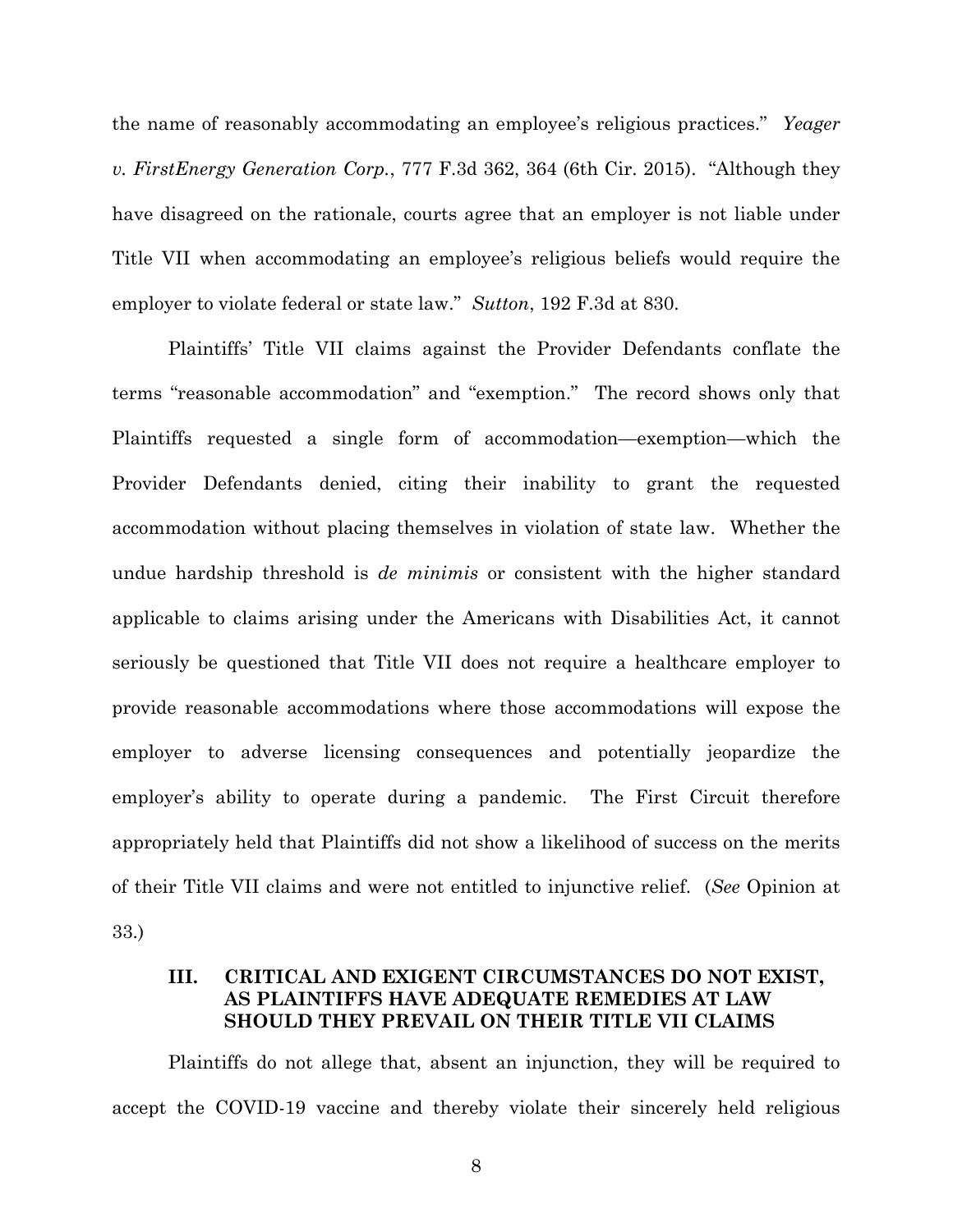beliefs; only that they will likely lose their jobs. Thus, as both the trial court and Court of Appeals observed (Order at 18-19; Opinion at 20-21), their claims are dissimilar to those raised in *Roman Catholic Diocese of Brooklyn v. Cuomo*, 141 S. Ct. 63, 68 (2020) and other recent decisions of this Court, where the plaintiffs complained that governmental regulation prevented them from worship or otherwise made it impossible for them to adhere to their sincerely held religious beliefs. Plaintiffs affirmatively plead that their "sincerely held religious beliefs compel them to abstain from obtaining or injecting [a COVID-19 vaccine] into their body, <u>regardless of the perceived benefit or rationale</u>."<sup>8</sup> (Ver. Compl. [68, ECF No. 1.) (emphasis supplied.) Hence their ability to adhere to their beliefs is not at issue. The harm they complain of is the loss of employment.

Moreover, Plaintiffs have not brought any constitutional claims against the Provider Defendants, only claims for violation of statutory rights relating to discrimination. Plaintiffs therefore have shown no basis for injunctive relief against these private employers to protect their First Amendment rights.

One of the central purposes behind Congress' enactment of Title VII is "to make persons whole for *injuries suffered* on account of unlawful employment discrimination." *Albermarle Paper Co. v. Moody*, 422 U.S. 405, 418 (1975) (emphasis added). Any Plaintiff who can demonstrate a meritorious Title VII claim

<sup>8</sup> In Paragraph 68 of the Verified Complaint, Plaintiffs allege that they are compelled to abstain "regardless of the perceived benefit or rationale." (Ver. Compl. ¶ 68, ECF No. 1.) Given their religious beliefs, remaining employed is the only possible rationale Plaintiffs could advance for receiving the vaccine. Paragraph 68 of their Verified Complaint therefore amounts to an unambiguous assertion that they do not intend to be vaccinated and therefore expect to be terminated. In other words they have very clearly sworn that if put to the choice between losing their jobs and violating their religious beliefs, they will pick the former. (*Id.*)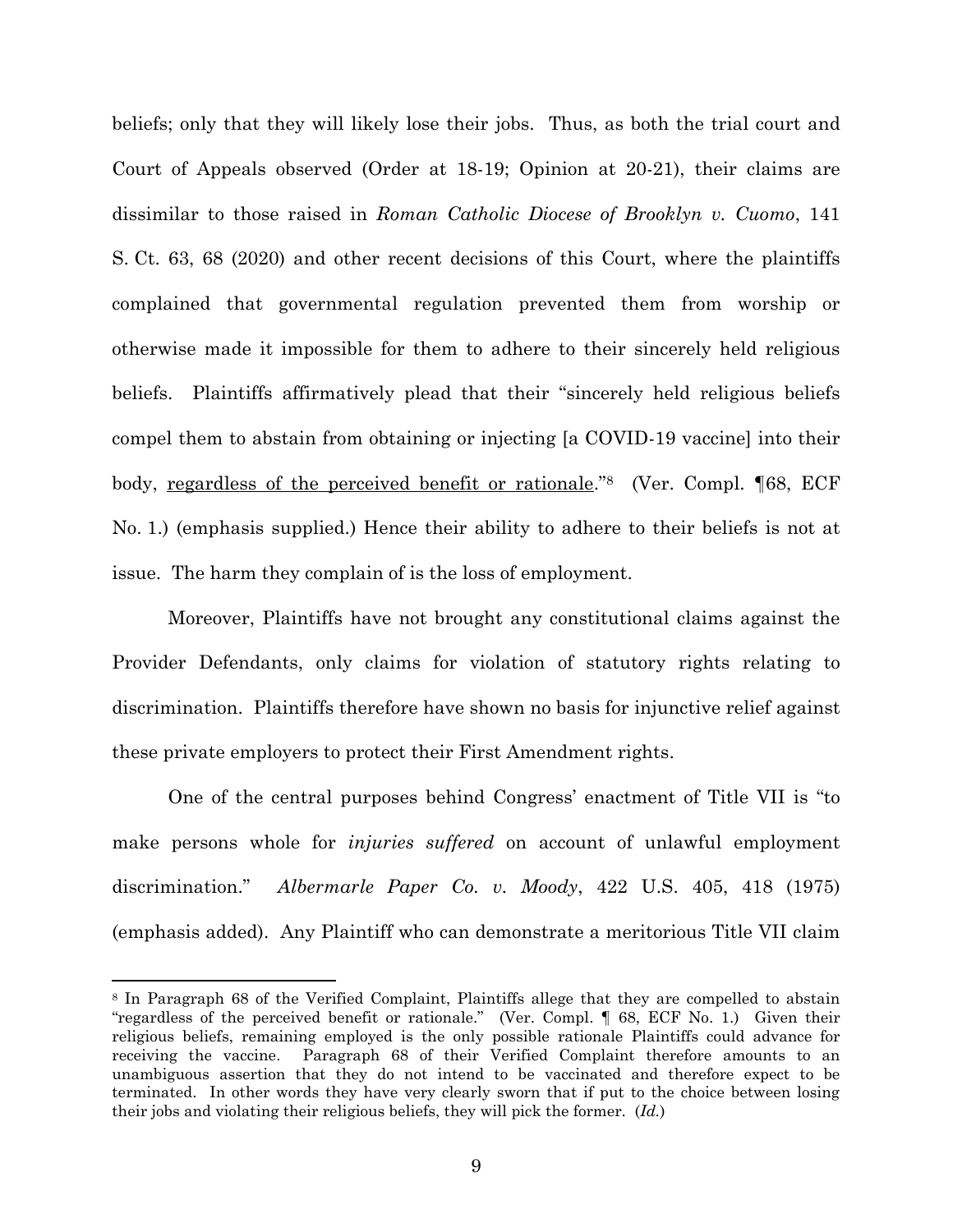will have an adequate remedy at law in the form of back pay, front pay or reinstatement, compensatory and punitive damages, and attorneys' fees—*i.e.* posttrial money damages and equitable relief. 42 U.S.C. § 1981a. Thus, each and every plausible harm Plaintiffs might experience as a result of alleged discrimination by the Provider Defendants can be remedied through post-trial relief, after Plaintiffs have exhausted their administrative remedies and thereby taken advantage of Title VII's elaborate dispute-resolution scheme, the purpose of which is to resolve discrimination claims before they ever reach litigation. The administrative process is itself a critical component of Title VII's remedial scheme, 42 U.S.C. § 2000e- $5(f)(1)$ , of which the trial court correctly concluded Plaintiffs have failed to avail themselves. (Order at 36-37.)

If and when the Plaintiffs lose their employment, it will be because they allowed the deadline for them to obtain the mandatory healthcare worker COVID-19 vaccine to pass. That they will have done so for religious reasons does not establish irreparable harm necessary for injunctive relief, let alone transform their claims into something "critical and exigent" that would justify the Court's departure from well-settled precedent. On this record, the Court can conclude only that, if the Plaintiffs are or have been terminated, their damages will be the same as in virtually every employment discrimination case heard by the courts: lost wages and benefits, other economic harm, and non-economic harm such as emotional distress. The broad remedies available under Title VII are such that, if Plaintiffs prevail, they will be made whole.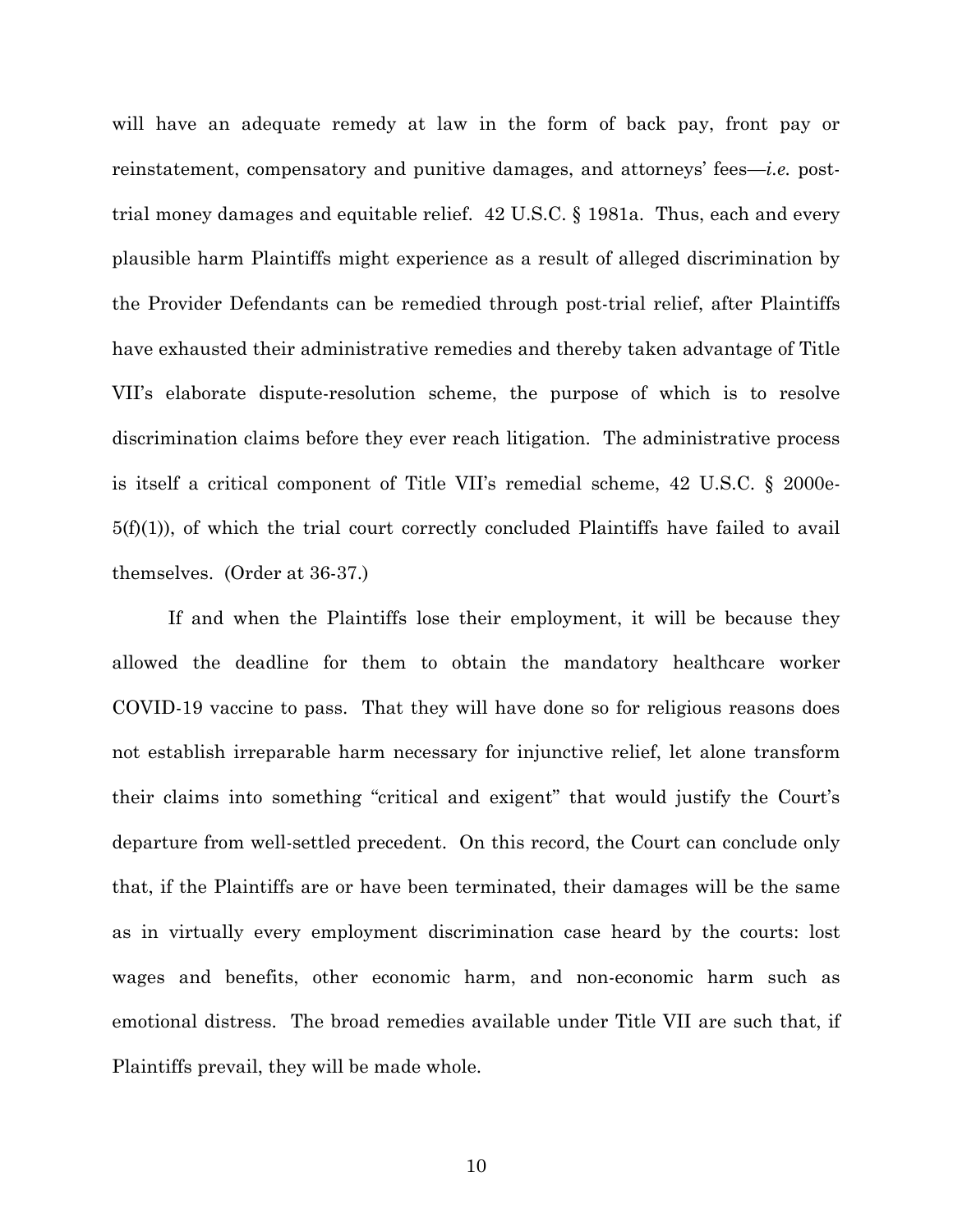### **CONCLUSION**

<span id="page-17-0"></span>Plaintiffs are asking this Court to enjoin private employers from terminating their employment based on Title VII claims, before any court has adjudicated the merits of those claims. Regardless of the fate of the Rule, if the Provider Defendants terminate Plaintiffs' employment, Plaintiffs may pursue their Title VII claims on the merits. Should they prevail, they will be made whole. Should they lose, they may appeal. Under the circumstances, injunctive relief is neither necessary nor appropriate to preserve or aid this Court's jurisdiction, and Plaintiffs' Application should therefore be denied.